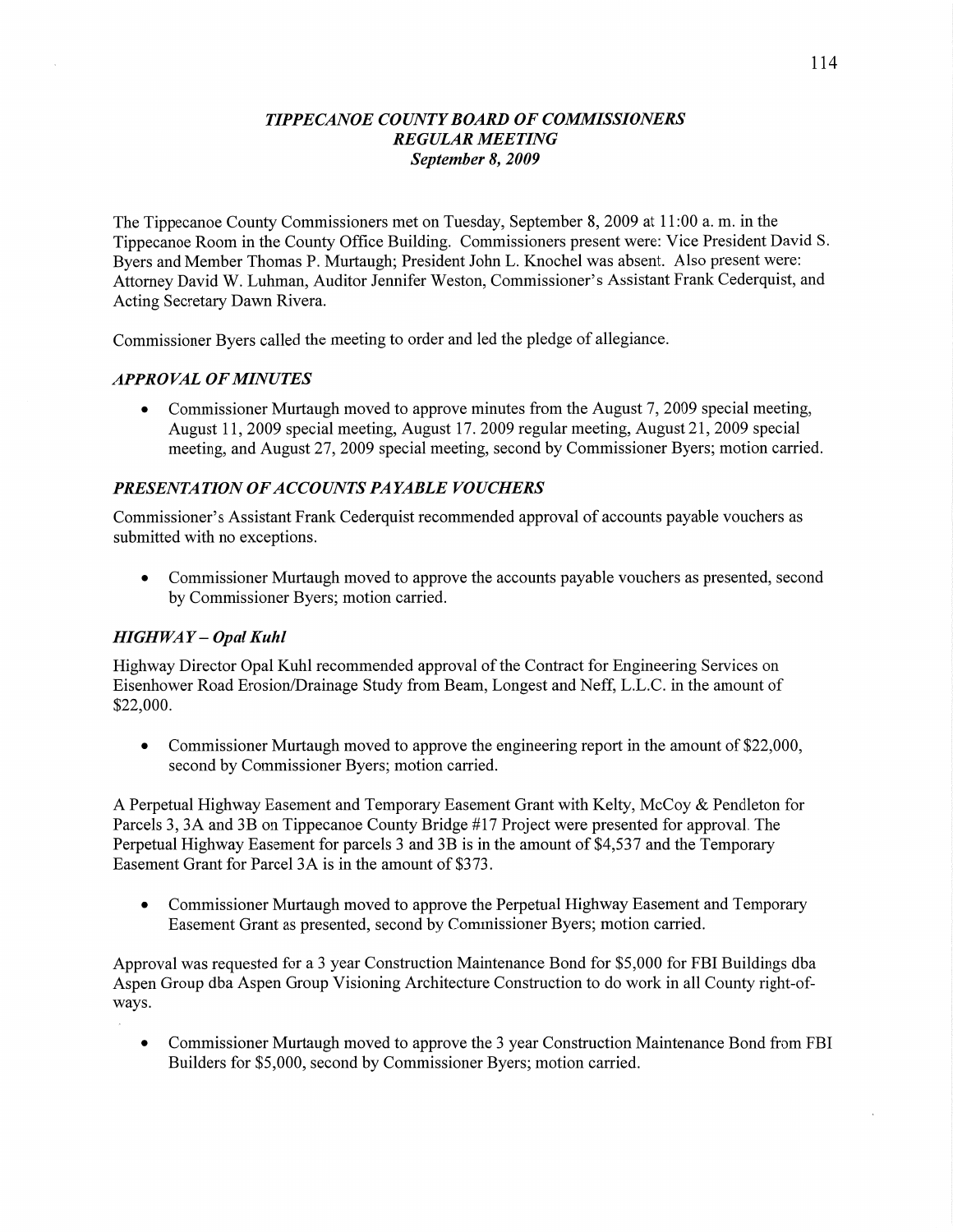Approval was requested for **Change** Order #1 for the Highway Garage Site Improvement Project from Myers Construction Management for \$10,336.

**0** Commissioner Murtaugh moved to approve **Change** Order #1 from Myers Construction Management for \$10,336, second by Commissioner Byers; motion carried.

Director Kuhl recommended approval for Change Order #1 for 2009 Bridge Patching Project from Jack Isom Construction Company, Inc. for \$76,680.

• Commissioner Murtaugh moved to approve Change Order #1 from Jack Isom Construction Company, Inc. as presented, second by Commissioner Byers; motion carried.

**A** Contract for Sale of Drainage Easement for Culvert WAS 101 on East County Line Road for \$4,500 was presented for approval. The sellers are Leo and Clara Rider.

**0** Commissioner Murtaugh moved to approve the Contract for **Sale** of Easement for \$4,500 from Leo and Clara Rider, second by Commissioner Byers; motion carried.

# *APPOINTMENT* OF *HIGHWAY SUPER VISOR*

**0** Commissioner Murtaugh moved to appoint Ed Ward as Highway Supervisor, second by Commissioner Byers; motion carried.

# *REZONES*

## *Z*-2413 – TRUDI MORGAN (NB to R1); Ordinance 2009-16-CM:

**0** Commissioner Murtaugh moved to hear Rezone Z-2413 **— Trudi** Morgan (NB to R1) Ordinance 2009-16-CM, second by Commissioner Byers; motion carried.

(quote)

August 20, 2009 Ref. No. 09—273

### **CERTIFICATION**

### RE: **Z-2413 — TRUDI MORGAN** (NB to **R1):**

Petitioner is requesting rezoning of a portion of two lots located on the north side of Monroe Street, just west of Orchard Street, more specifically 6936 Monroe Street, in the unincorporated town of Stockwell, Lauramie 8 (NW) 21-3. *CONTINUED FROM* THE *JULY* APC *METING* DUE TO *SEND (sic) A CERTIFIED LETTER* 

Dear Commissioners:

As Secretary to the Area Plan **Commission** of Tippecanoe County, I do hereby certify that at **<sup>a</sup>**public **hearing** held on August 19, 2009 the Tippecanoe County Area Plan Commission voted 13 yes — **0** no on the motion to rezone the subject real estate from NB to R1. Therefore, the Area Plan Commission of Tippecanoe County recommends to the Tippecanoe County Commissioners that the proposed rezoning request be **APPROVED** for the property descn'bed in the **attachment.**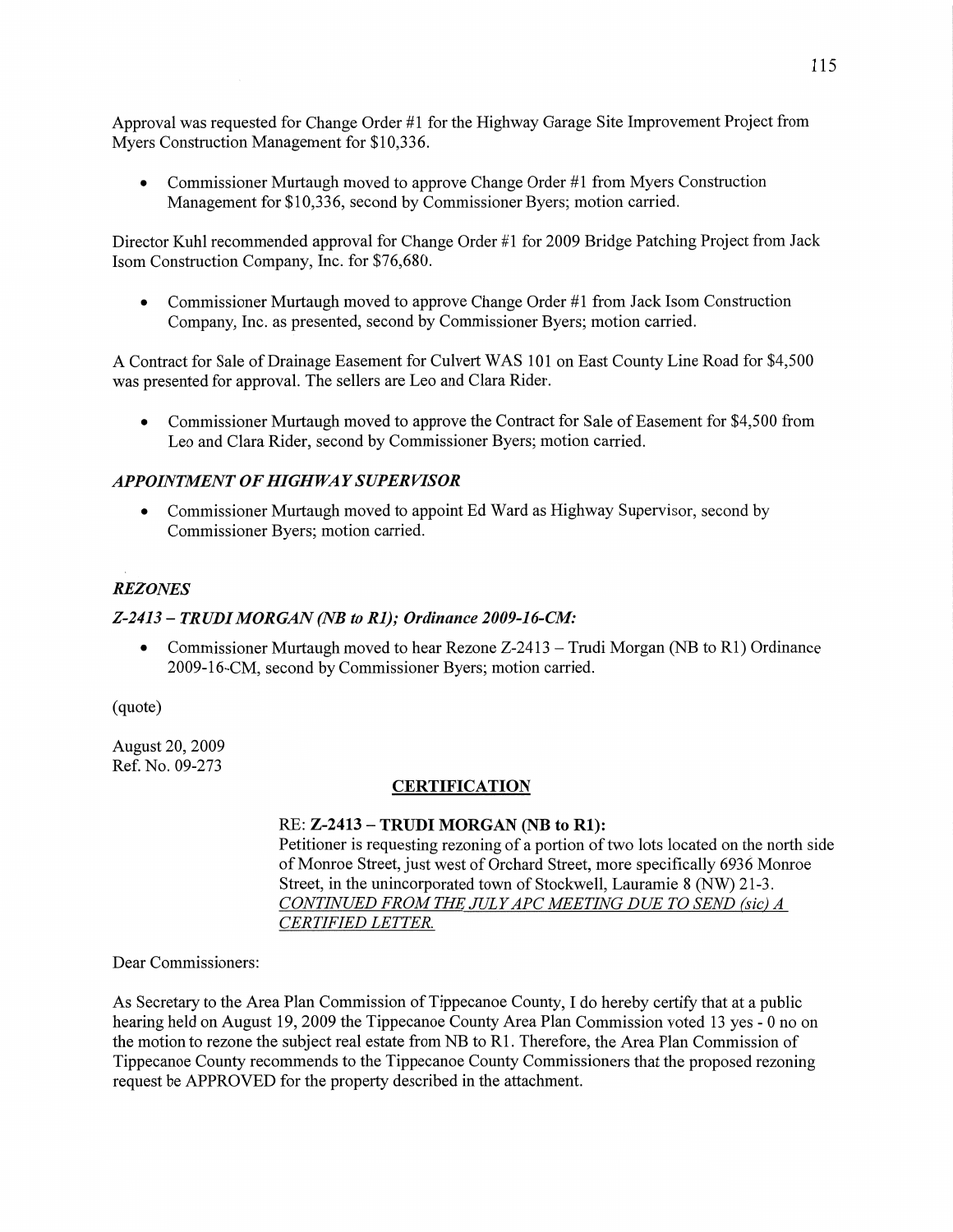Public Notice has been given that this petition will be heard before the Tippecanoe County Commissioners at their Tuesday, September 8, 2009 regular meeting. Petitioners or **their** representatives must appear to present their case.

Sincerely, Sallie Dell Fahey Executive Director

(unquote)

Petitioner **Trudi** Morgan, owner of record, **stated** the property has been a single family home for over 100 years and is requesting the zoning be residential instead of business.

**0 Commissioner** Murtaugh moved to approve Rezone Z-24l3 *—* Trudi Morgan (NB to R1) Ordinance 2009-16-CM, second by **Commissioner** Byers; **motion** carried.

Auditor Weston recorded the vote:

| <b>Byers</b> | Yes |
|--------------|-----|
| Murtaugh     | Yes |

Ordinance 2009-16-CM passes 2—0.

UZO **Amendment #61;** Ordinance **2009-15-CM:** An **omnibus** amendment to the Unified Zoning Ordinance with 4 general sections including trash transfer stations; nonconforming uses and replacement costs; the rural estate definition; and setbacks, fencing, and buffering of temporary mining operations.

• Commissioner Murtaugh moved to hear UZO Amendment # 61; Ordinance 2009-15-CM, second by Commissioner Byers; motion passed.

APC Director Sallie Fahey spoke regarding the omnibus amendment to the ordinance. The first section makes **a** distinction between trash transfer stations that are completely enclosed with lesser requirements and those that are either open on three sides or operate With their door open during the day having stricter requirements. Section two clarifies language regarding repair costs and replacement costs. Section three is **<sup>a</sup>**change in the Zoning Ordinance to the rural estate definition setting measurable requirements for an impediment to a sanitary sewer by a stream or river. The final section reduces the requirements for vegetation and buffer yards for temporary mining operations lasting less **than** twelve months. **These amendments** were unanimously approved by the Plan Commission and recommended by the staff.

**0** Commissioner Murtaugh moved to approve UZO Amendment *#* 61; Ordinance 2009-15-CM, second by Commissioner Byers; motion passed.

Auditor Weston recorded the vote:

Byers Yes Murtaugh Yes

Ordinance 2009-15-CM passes 2-0.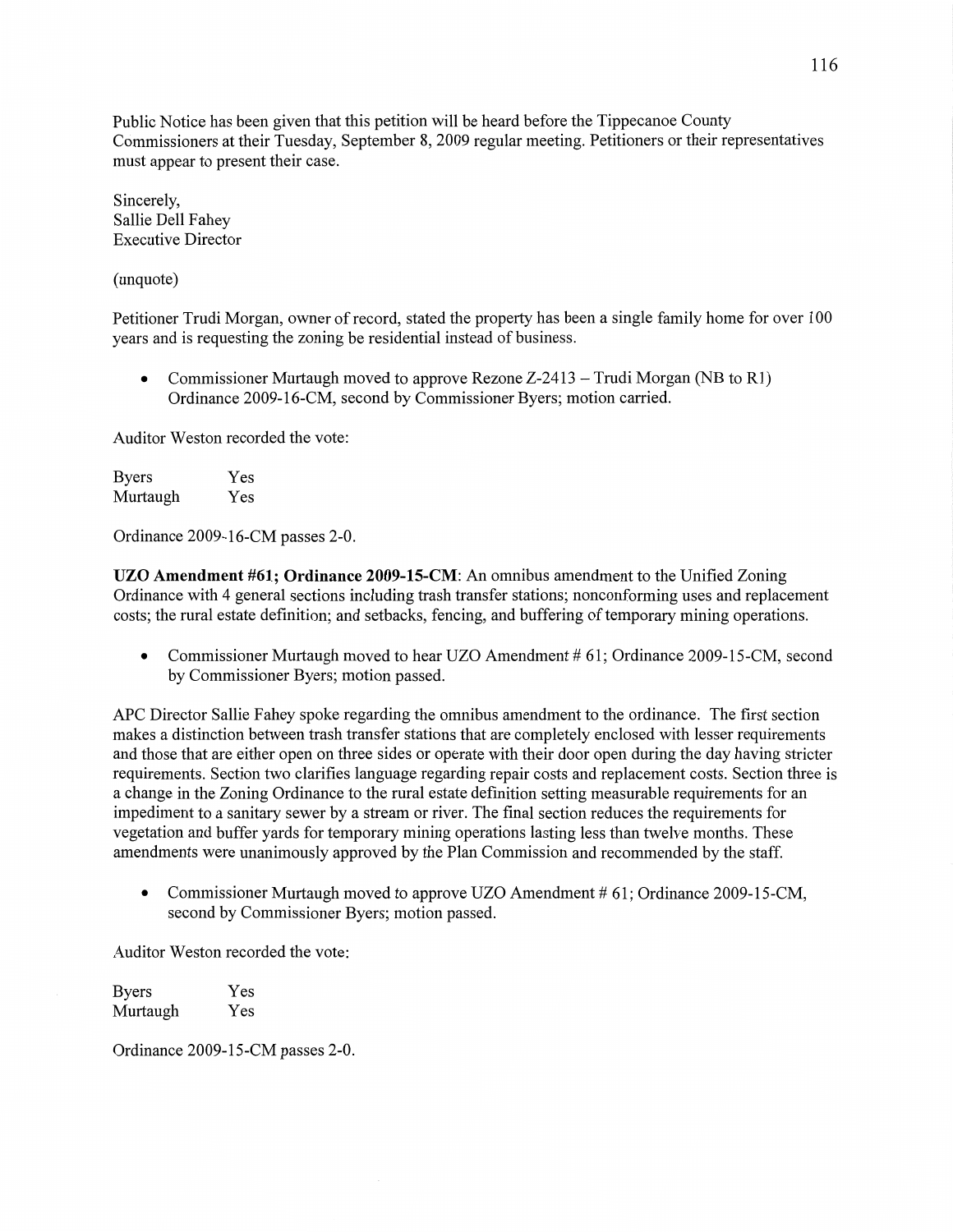UZO **Amendment #** 62; **Ordinance 2009—14—CM:** An amendment to the definitions related to the new Flood **Plain** regulations for the purpose of adopting the digital Flood Insurance Rate Maps (FIRM) and the accompanying flood insurance study.

• Commissioner Murtaugh moved to hear UZO Amendment # 62; Ordinance 2009-14-CM, second by Commissioner Byers; motion passed.

This amendment will adopt the new digital flood insurance rate maps that have been prepared by FEMA through its contractor. The adoption deadline is September 25, 2009 for cities, towns and the county. This action will keep all communities up to date with the flood maps as well as continuing National Flood Insurance Program eligibility. This move Will also allow the finalization of the digital zoning maps project.

#### Public **Comment**

None

• Commissioner Murtaugh moved to approve UZO Amendment # 62; Ordinance 2009-14-CM, second by Commissioner Byers; motion passed.

Auditor Weston recorded the vote:

| Byers    | Yes |
|----------|-----|
| Murtaugh | Yes |

Ordinance 2009-14-CM passes 2—0.

USO Amendment #5; **Ordinance 2009-13—CM:** An amendment to the Unified Subdivision Ordinance regarding the definition of rural estate.

**0** Commissioner Murtaugh moved to hear USO Amendment *#* 5; Ordinance 2009-13-CM, Second by Commissioner Byers; motion passed.

This is a change in the Subdivision Ordinance to the rural estate definition setting measurable requirements for an impediment to a sanitary sewer by a stream or river. Adoption of this change will allow the Zoning Ordinance and Subdivision Ordinance to stay in conformity.

### Public Comment

None

*0* Commissioner Murtaugh moved to Approve USO Amendment *#* 5; Ordinance 2009-13-CM, second by Commissioner Byers; motion passed.

Auditor Weston recorded the vote:

Byers Yes Murtaugh Yes

Ordinance 2009-14-CM passes 2—0.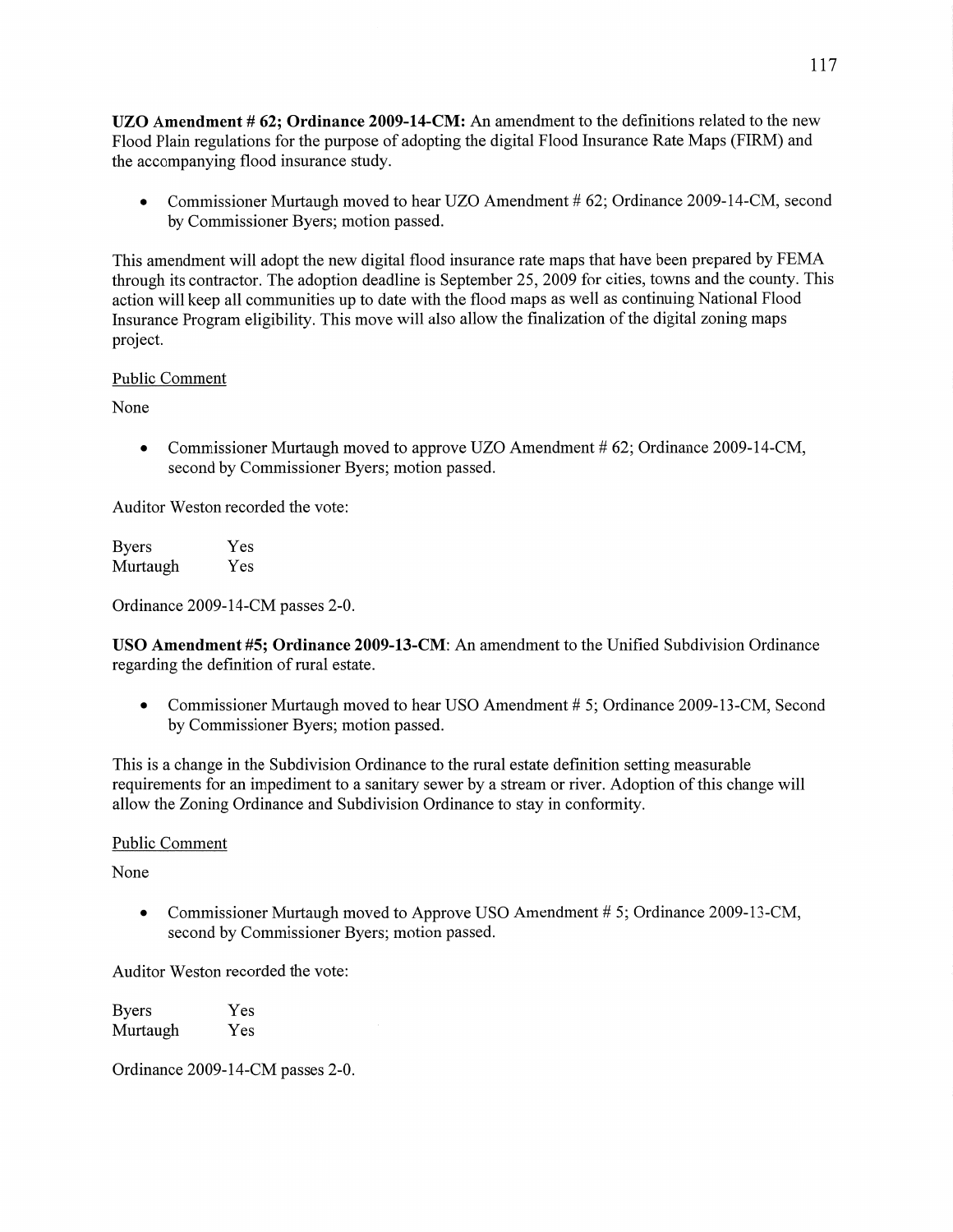## *YOUTH SERVICES* —- *Rebecca Humphrey*

Director Rebecca Humphrey presented a contract for Wabash Valley Hospital to serve as <sup>a</sup>referral sight and offer Aggression Replacement Training using Medicaid funds. The contract states Juvenile Alternatives will refer kids to Wabash Valley Hospital, who will monitor services for compliance.

**•** Commissioner Murtaugh moved to approve the contract with Wabash Valley Hospital for Aggression Replacement Training partnership, second by Commissioner Byers; motion carried. j

**<sup>A</sup>**contract between Cary Home and Turning Point Counseling for substance abuse supervision was <sup>1</sup> presented for approval. Cary Home has begun offering an evidence-based substance abuse program called **<sup>1</sup>** Cannabis Youth Treatment. Requirements of the program call for therapists at Cary Home to be <sup>i</sup> supervised by a certified substance abuse counselor, which Turning Point will provide. This will be paid for through the Juvenile Alternative's Community Corrections Grant.

**0** Commissioner Murtaugh moved to approve the contract with Turning Point Counseling for substance abuse supervision, second by Commissioner Byers; motion carried.

Director Humphrey is not seeking approval of the DCS Master Contract at this time. Attorney Luhman had **been** provided the contract for review; it is not the correct contract for Tippecanoe County and a new one will be forthcoming.

# *GRANTS* **—** *Laurie Wilson*

Grant Facilitator Laurie Wilson presented a court improvement grant for Superior Court 3 in the amount of \$20,000 for acceptance from the Indiana Judicial Center. This is an on—going grant that will be used for facilitation and mediation, reducing court time.

• Commissioner Murtaugh moved to accept the grant from the Indiana Judicial Center for \$20,000, second by Commissioner Byers; motion carried.

Acceptance of a grant for the Health Department was requested in the amount of \$177,230 for H1N1 immunization and necessary support.

• Commissioner Murtaugh moved to accept the grant for H1N1 immunization for \$177,230, second by Commissioner Byers; motion carried.

The Villa is requesting permission to apply for a grant of \$10,000 to install a walking path on the grounds. Ms. Wilson has identified several possible local foundations Whose guideline might fit this type of funding.

• Commissioner Murtaugh moved to grant permission to apply for a grant of \$10,000 for a walking path at the Villa, second by Commissioner Byers; motion carried.

# **PROCLAMATION**

## Proclaiming the 4<sup>th</sup> Monday of every September as Family Day in Tippecanoe County

WHEREAS the use of illegal and prescription drugs and the abuse of alcohol and nicotine constitute the greatest threats to the well-being of America's children; and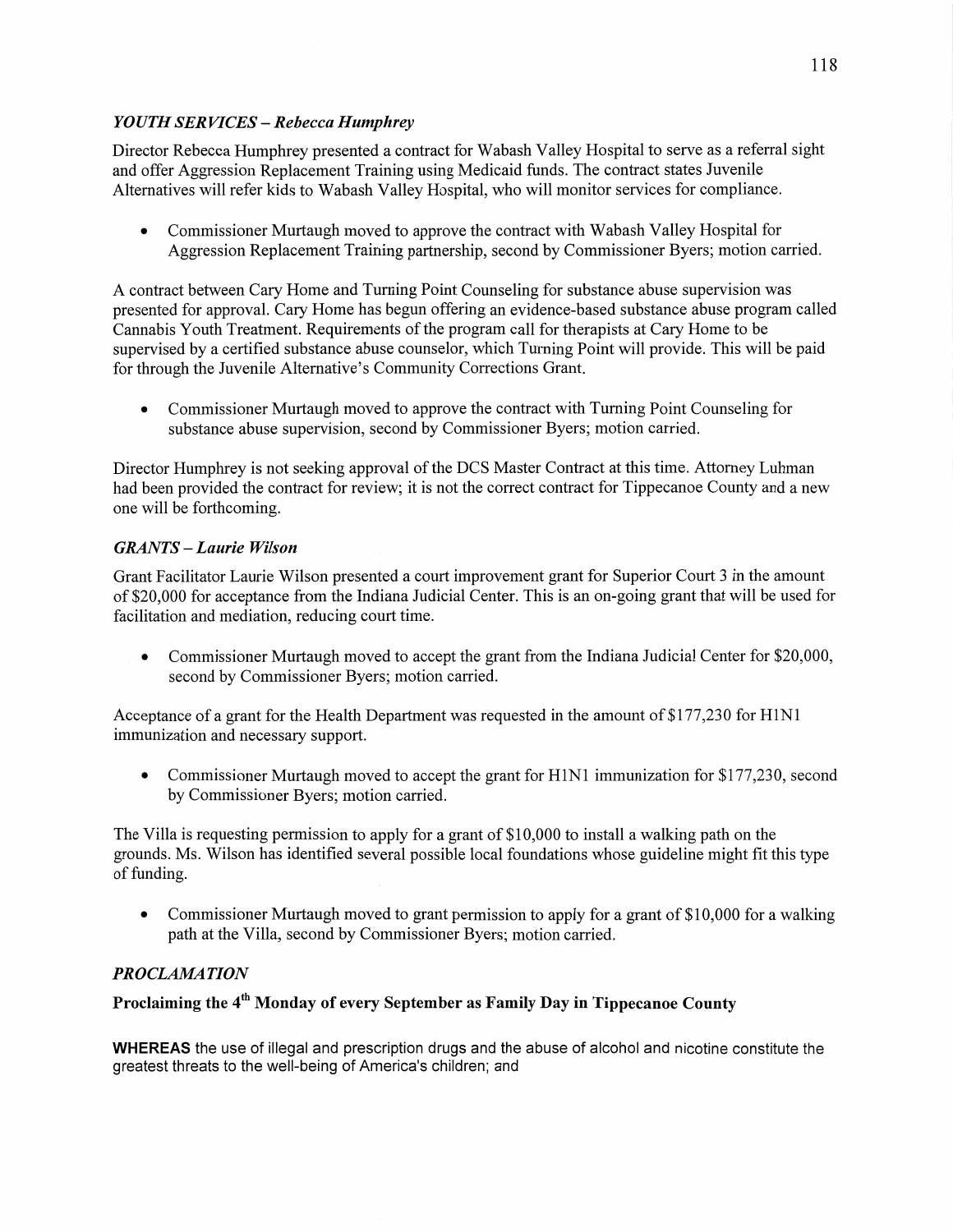WHEREAS 14 years of surveys conducted by The National Center on Addiction and Substance Abuse (CASA) at Columbia University have consistently found that the more often children and teenagers eat dinner with their families the **less** likely they are to smoke, drink and use illegal drugs; and

WHEREAS frequent family dining is associated with lower **rates** of teen smoking, drinking, illegal drug use and prescription drug abuse; and

WHEREAS the correlation between frequent family dinners and reduced risk for teen substance abuse is well documented; and

WHEREAS parents who are engaged in their children's lives--through such activities as frequent family dinners--are less likely to have children who abuse substances; and

WHEREAS family dinners have long constituted a substantial pillar of family life in America:

**NOW, THEREFORE,** BE IT PROCLAIMED by the Board of Commissioners of the County of Tippecanoe, **that** the fourth Monday of every September shall be recognized as

# *Family Day--A* Day to Eat *Dinner with Your ChildrenTM*

and all citizens are urged to recognize and participate in its observance.

Adopted this  $8<sup>th</sup>$  day of September 2009.

#### *APPLICATIONS T 0* THE *VILLA*

**0** Commissioner Murtaugh moved to approve the applications for Cathy Lynn Adams and Duane Price to the Tippecanoe Villa, second by Commissioner Byers; motion carried.

#### *UNFINISHED/NEW BUSINESS*

None

#### *REPORTS* ON *FILE*

Building Commission Clerk of the Circuit Court Parks & Recreation Board Tippecanoe County Central Mail & Duplicating Crystal Creek Boarding Kennel

#### *PUBLIC COMMENT*

Area Planning Commission Director Sallie Fahey reported the Indiana Department of Natural Resources might have to buy some right-of-way on Swisher Road if approved for a Transportation Investment Generating Economic Recovery (TIGER) grant for the Department of Transportation, which might impact one of the potential sites for TEMA equipment storage the Commissioners are evaluating. In her opinion, it Will only slightly impact the site, if at all.

Commissioner Byers announced the county team for the Leukemia & Lymphoma Society Will be holding a cookout on the roof of the parking garage on September  $18<sup>th</sup>$  at  $11:00$  to raise funds and awareness.

**0** Commissioner Byers adjourned the meeting.